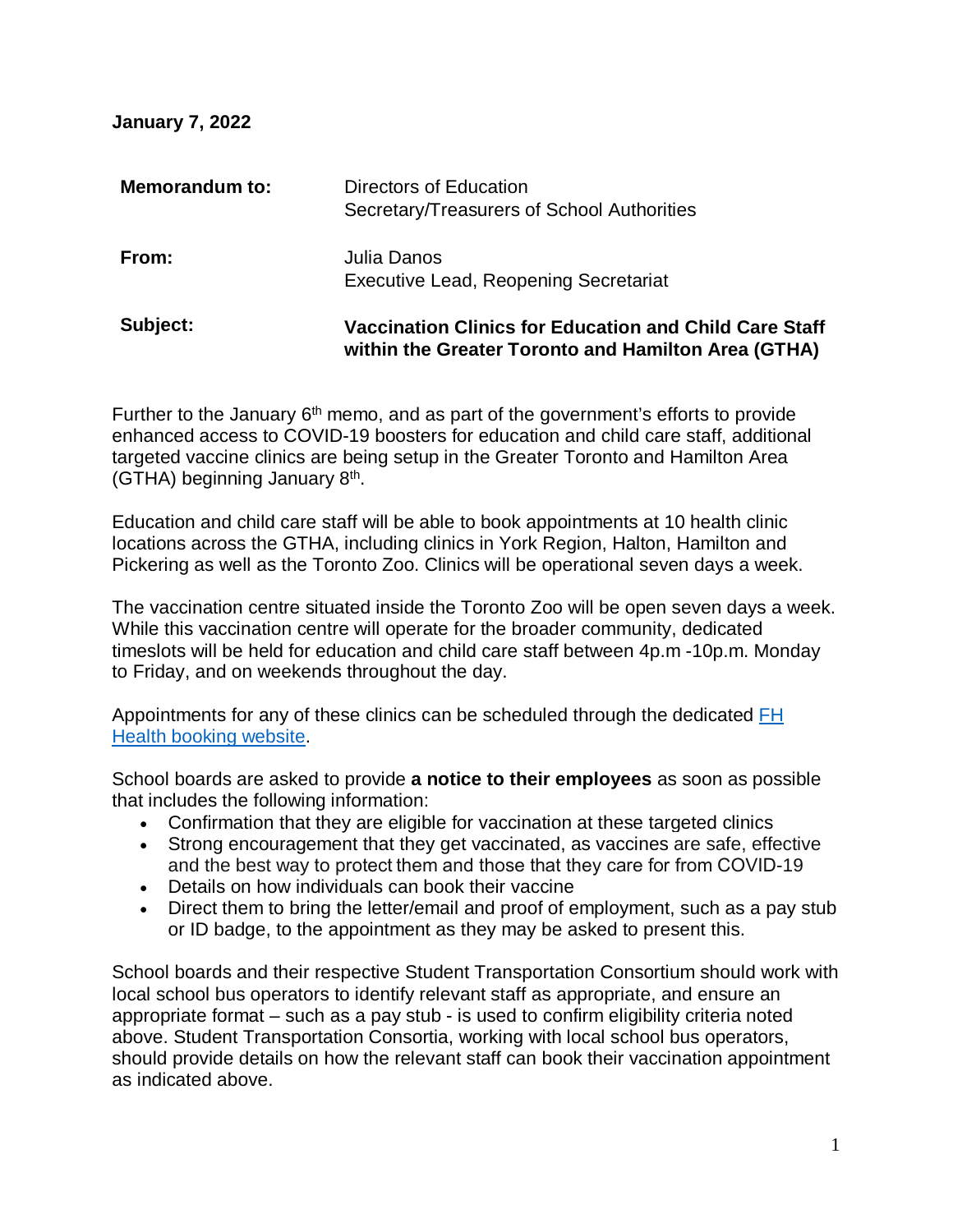These clinics are also open to staff living outside the GTHA, however, for these individuals, the government is working with all public health units (PHUs) to plan and provide access to third doses for education and child care staff. Local PHUs will provide further information on how vaccines can be accessed in their communities as it becomes available. School boards have an opportunity to use schools as a site for vaccination together with PHU partners.

[Select pharmacies](https://covid-19.ontario.ca/vaccine-locations) can also provide boosters for individuals 18 and over at the threemonth interval. Most pharmacies book appointments ahead of time but some will allow walk-ins. Staff are encouraged to check with the pharmacy before they go. Please visit [COVID-19 pharmacy vaccine locations \(ontario.ca\).](https://covid-19.ontario.ca/vaccine-locations/pfizer)

Local pharmacies across the province may also plan targeted opportunities for education and child care staff to vaccinations. Local pharmacies may reach out to school principals/child care operators to advertise opportunities within their catchment area. We ask that school boards make schools aware that this outreach may occur and promote any local pharmacy vaccination opportunities to staff.

Sincerely,

Julia Danos Executive Lead Reopening Secretariat